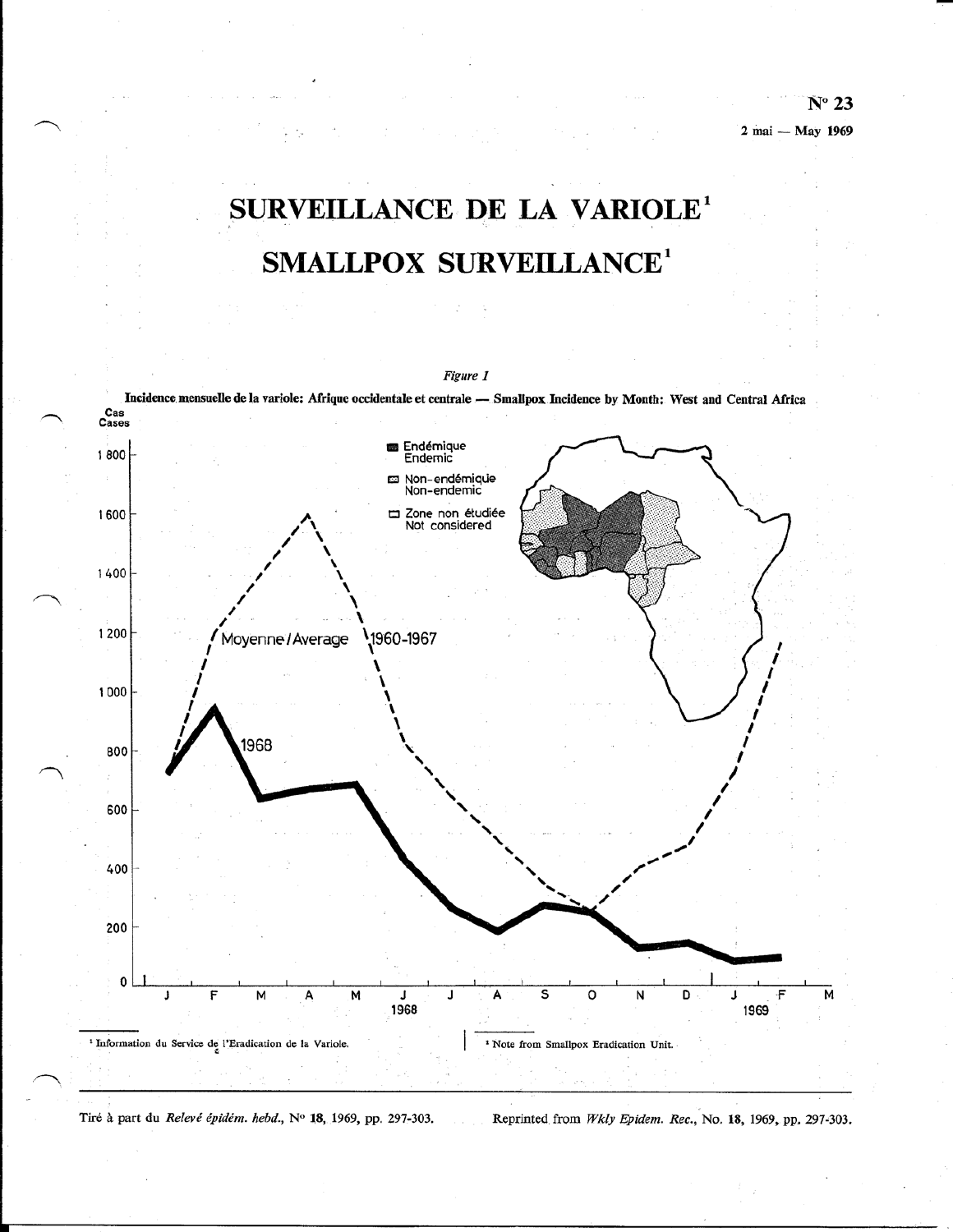## *Tableau 1* SURVEILLANCE DE LA VARIOLE - SMALLPOX SURVEILLANCE *Table 1*

## Nombre provisoire de cas par semaine (y compris cas suspects et importés) — Provisional number of cases by week (including suspected and imported cases) Rapports reçus jusqu'au 30 avril 1969 - Reports received by 30 April 1969

|                                                                                                                                                                                                                          | 1969                                                        |                                                                                                              |                                                                                             |                                                                        |                                                                   |                                                                           |                                                                                                 | 1968                                                                           |                                                                                                       |                                      |                                |                          |                                                                            |                                          |                                                          |
|--------------------------------------------------------------------------------------------------------------------------------------------------------------------------------------------------------------------------|-------------------------------------------------------------|--------------------------------------------------------------------------------------------------------------|---------------------------------------------------------------------------------------------|------------------------------------------------------------------------|-------------------------------------------------------------------|---------------------------------------------------------------------------|-------------------------------------------------------------------------------------------------|--------------------------------------------------------------------------------|-------------------------------------------------------------------------------------------------------|--------------------------------------|--------------------------------|--------------------------|----------------------------------------------------------------------------|------------------------------------------|----------------------------------------------------------|
| Pays - Country                                                                                                                                                                                                           | Janv.<br>Jan.                                               | Février -- February                                                                                          |                                                                                             |                                                                        | Mars - March                                                      |                                                                           |                                                                                                 | Avril - April                                                                  |                                                                                                       |                                      | <b>TOTAL</b><br>à ce jour      | TOTAL<br>même<br>période | <b>TOTAL</b><br>pour<br>l'année                                            |                                          |                                                          |
|                                                                                                                                                                                                                          | $1 - 5$                                                     | 6                                                                                                            | 7                                                                                           | 8                                                                      | 9                                                                 | 10                                                                        | 11                                                                                              | 12                                                                             | 13                                                                                                    | 14                                   | 15                             | 16                       | to date                                                                    | same<br>period                           | for year                                                 |
| AFRIQUE (occidentale et centrale)<br>AFRICA (West and Central)<br>$Camerown - Cameroom \dots \dots$<br>Dahomey<br>Ghana<br>$Guinée$ - Guinea $\cdots$ $\cdots$ $\cdots$                                                  | 11<br>3<br>6<br>12                                          | $\overline{\phantom{a}}$<br>$\overline{\phantom{a}}$<br>$\overline{\phantom{m}}$<br>$\overline{\phantom{a}}$ | -<br>$\overline{\phantom{a}}$<br>$\overbrace{\phantom{123221111}}$<br>—                     | $\hspace{0.05cm}$<br>—                                                 | 3<br>$\overline{\phantom{a}}$<br>$\qquad \qquad$                  | $\mathbf{I}$<br>$\overline{\phantom{0}}$<br>—<br>$\overline{\phantom{0}}$ | -<br>--<br>--                                                                                   | --<br>-<br>-                                                                   | $\overline{\phantom{a}}$<br>$-\cdot$<br>$\overline{\phantom{m}}$<br>$\overbrace{\phantom{aaaaa}}$     | -<br>$\overline{\phantom{0}}$<br>—   | ---                            |                          | 294<br>15<br>3<br>6<br>12                                                  | 2445<br>39<br>245<br>$\mathbf{2}$<br>278 | 5407<br>87<br>359<br>26<br>330                           |
| Haute Volta - Upper Volta<br>Libéria — Liberia $\cdots$<br>Mali<br>Niger $\ldots$ $\ldots$ $\ldots$ $\ldots$ $\ldots$                                                                                                    | $\overline{\phantom{0}}$<br>—<br>$\overline{2}$             | $\overline{\phantom{m}}$<br>—<br>—<br>$\overline{\phantom{m}}$                                               | ---<br>-<br>1<br>4                                                                          | -<br>$\overline{\phantom{0}}$<br>---<br>$\qquad \qquad -$              | ---<br>$\overline{\phantom{0}}$<br>—<br>$\mathbf{1}$              | -<br>---<br>---<br>13                                                     | $\overbrace{\phantom{13333}}$<br>$\overline{\phantom{0}}$<br>—<br>-                             | -<br>$\overline{\phantom{a}}$<br>$\mathbf{1}$                                  | $\overline{\phantom{m}}$<br>$\overline{\phantom{a}}$<br>$\overline{\phantom{a}}$                      | $\overline{\phantom{0}}$             | --                             |                          | $\overline{\phantom{m}}$<br>$\overline{\phantom{a}}$<br>$\mathbf{1}$<br>21 | 16<br>-5<br>27<br>396                    | 100<br>- 5<br>58<br>678                                  |
| Nigéria — Nigeria $\cdots$ $\cdots$ $\cdots$<br>Sierra Leone<br>$Tchad$ - $Chad$<br>$\text{Togo}$                                                                                                                        | 21<br>23<br>$\overline{\phantom{a}}$<br>18                  | 10<br>-<br>$\overline{\phantom{m}}$<br>$\overline{\phantom{0}}$                                              | 11<br>19<br>$\overline{\phantom{a}}$<br>$\overline{2}$                                      | 10<br>11<br>—<br>$\overline{\mathbf{3}}$                               | 9<br>$\overline{\phantom{m}}$<br>---<br>$\overline{2}$            | 5<br>$\mathbf{2}$<br>$\overline{\phantom{0}}$<br>$\mathbf{1}$             | 45<br>-1<br>$\overline{\phantom{m}}$<br>$\mathbf{1}$                                            | 5.<br>—                                                                        | $\overline{\phantom{a}}$                                                                              | 3                                    | 34                             |                          | 116<br>56<br>$\overline{\phantom{a}}$<br>64                                | 943<br>249<br>- 1<br>244                 | 1832<br>1 1 4 3<br>-5<br>784                             |
| AFRIQUE (orientale et méridionale)<br><b>AFRICA</b> (East and South)<br>Afrique du Sud — South Africa<br>Burundi $\ldots$ , $\ldots$ , $\ldots$ , $\ldots$<br>Congo, Rép. dém. - Dem. Rep.<br>Ethiopie — Ethiopia        | 38<br>-1<br>155<br>68                                       | ---<br>23<br>$\mathbf{2}$                                                                                    | ---<br>57<br>--                                                                             | $\overline{\mathbf{3}}$<br>97<br>6                                     | -<br>--<br>6<br>6                                                 | 9<br>12<br>6                                                              | $\overline{\phantom{m}}$<br>15<br>4                                                             | 7<br>44<br>7                                                                   | 33                                                                                                    | 43                                   | $\overline{a}$<br>6            |                          | 821<br>56<br>4<br>491<br>99                                                | 1 1 7 1<br>8<br>65<br>670<br>71          | 5538<br>-81<br>270<br>3800<br>426                        |
| Kenya<br>Malawi<br>Mozambique $\ldots$<br>$Ouganda - Uganda \dots$                                                                                                                                                       | 5<br>-1.<br>9<br>3                                          | ÷<br>--<br>$\overline{a}$<br>$\mathbf{1}$                                                                    | 1<br>$\qquad \qquad \longleftarrow$<br>$\overline{\phantom{a}}$<br>$\overline{\phantom{a}}$ | $\boldsymbol{2}$<br>$\mathbf{2}$<br>$\overline{\phantom{0}}$<br>للمسلم | 8<br>$\overline{\phantom{m}}$<br>$\overline{\phantom{m}}$         | 1<br>--<br>——                                                             | —<br>10<br>$\overline{\phantom{m}}$<br>$\overline{\phantom{m}}$                                 | 5<br>$\mathbf{2}$<br>$\overbrace{\phantom{13333}}$<br>$\overline{\phantom{0}}$ | 4<br>$\overline{\phantom{m}}$<br>$\equiv$                                                             | $\cdots$<br>$\qquad \qquad -$<br>--  | 4<br>—<br>-                    |                          | 13<br>32<br>11<br>4                                                        | 50<br>31<br>14<br>26                     | 81<br>61<br>145<br>55                                    |
| Rép.-Unie de Tanzanie --<br>United Rep. of Tanzania<br>Rhodésie du Sud - Southern Rhodesia<br>Rwanda<br>Souaziland $-$ Swaziland $\ldots$ $\ldots$<br>Soudan $-$ Sudan $\ldots$ $\ldots$ $\ldots$<br>$Zambie - Zambia$ , | 12<br>$\overline{2}$<br>-<br>$\overline{\phantom{0}}$<br>40 | 5<br>-<br>$\overline{\phantom{m}}$<br>-<br>$\mathbf{1}$<br>---                                               | 3<br>$\sim$<br>$\overline{\phantom{0}}$<br>3<br>----                                        | 4<br>----<br>$\overline{\phantom{0}}$<br>-<br>3                        | $\overline{a}$<br>5<br>$\overline{\phantom{m}}$<br>--<br>4<br>--- | $\cdots$<br>-1<br>--<br>$\overline{\phantom{0}}$<br>4                     | $\mathbf{2}$<br>$\overline{\phantom{m}}$<br>$\hspace{0.05cm}$<br>--<br>$\overline{\bf 4}$<br>-- | $\cdots$<br>--<br>-<br>3                                                       | 2<br>--<br>$\overline{\phantom{m}}$<br>$\overbrace{\phantom{aaaaa}}$<br>5<br>$\overline{\phantom{m}}$ | ---<br>6<br>$\overline{\phantom{0}}$ | $\ldots$<br><u></u>            | مسر                      | 30<br>8<br>73                                                              | 180<br>4<br>--<br>12<br>27<br>13         | 455<br>12<br>$\overline{\phantom{a}}$<br>15<br>104<br>33 |
| AMÉRIQUE DU SUD<br>SOUTH AMERICA<br>Brésil — Brazil $\ldots$ $\ldots$ $\ldots$                                                                                                                                           | 157                                                         | 179                                                                                                          | 42                                                                                          | 23                                                                     | 34                                                                | 32                                                                        | 14                                                                                              |                                                                                |                                                                                                       |                                      |                                |                          | 481<br>481                                                                 | 949a<br>948                              | 3847c<br>3844                                            |
| $ASIE$ $ ASIA$<br>Afghanistan<br>Birmanie - Burma<br>Inde — India<br>Indonésie — Indonesia                                                                                                                               | 18<br>2823<br>1816                                          | $\overline{\mathbf{3}}$<br>$\overline{\phantom{0}}$<br>554<br>150                                            | $\overline{\mathbf{3}}$<br>$\overline{\phantom{a}}$<br>554<br>149                           | 4<br>$\sim$<br>554<br>200                                              | 4<br>$\overline{\phantom{a}}$<br>555<br>120                       | $\mathbf{1}$<br>$\overline{\phantom{m}}$<br>275<br>180                    | $\mathbf{1}$<br>188<br>60                                                                       | 12<br>150<br>121                                                               | 12<br>54<br>89<br>46                                                                                  | 5<br>24<br>45                        | 7<br>25                        |                          | 9 6 9 0<br>70<br>54<br>5791<br>2887                                        | 20777b<br>266<br>23<br>10735<br>4843     | 59 341 <sup>d</sup><br>739<br>181<br>30 016<br>17083     |
| $N$ épal $\cdots$<br>Pakistan oriental - East Pakistan<br>Pakistan occidental - West Pakistan                                                                                                                            | -19<br>159<br>218                                           | $\overline{7}$<br>35                                                                                         | -<br>$\overline{7}$<br>43                                                                   | 42<br>40                                                               | 15<br>18<br>37                                                    | $\overline{\phantom{a}}$<br>16<br>37                                      | $\overline{\mathbf{2}}$<br>-6<br>30                                                             | -1<br>- 1<br>37                                                                | 5<br>$\mathbf{2}$<br>22                                                                               | $\cdots$<br>43                       | $\cdots$<br>$\mathbf{1}$<br>43 | 1<br>1                   | 43<br>260<br>585                                                           | 35<br>4090<br>783                        | 262<br>9 2 5 5<br>1802                                   |
| EUROPE $\ldots$                                                                                                                                                                                                          |                                                             | -                                                                                                            |                                                                                             |                                                                        | $\qquad \qquad$                                                   | —                                                                         | $\overline{\phantom{0}}$                                                                        | -                                                                              |                                                                                                       |                                      | ---                            | $\overline{\phantom{0}}$ | $\overline{\phantom{a}}$                                                   | 1                                        | $\mathbf{2}$                                             |
|                                                                                                                                                                                                                          | 5 640                                                       |                                                                                                              | 3704                                                                                        | $\sim$                                                                 |                                                                   |                                                                           |                                                                                                 |                                                                                |                                                                                                       |                                      |                                |                          | 11 286                                                                     | 25 343                                   | 74 135                                                   |

a Comprend Guyane française (1 cas) — Includes French Guiana (1 case)<br>b Comprend Oman sous régime de traité (2 cas) — Includes Trucial States (2 cases).<br>c Comprend Guyane française (1 cas) et Uruguay (2 cas) — Includes Fre  $-$  Zéro  $-$  Nil. ·-- Donnee non disponible ... Data not available.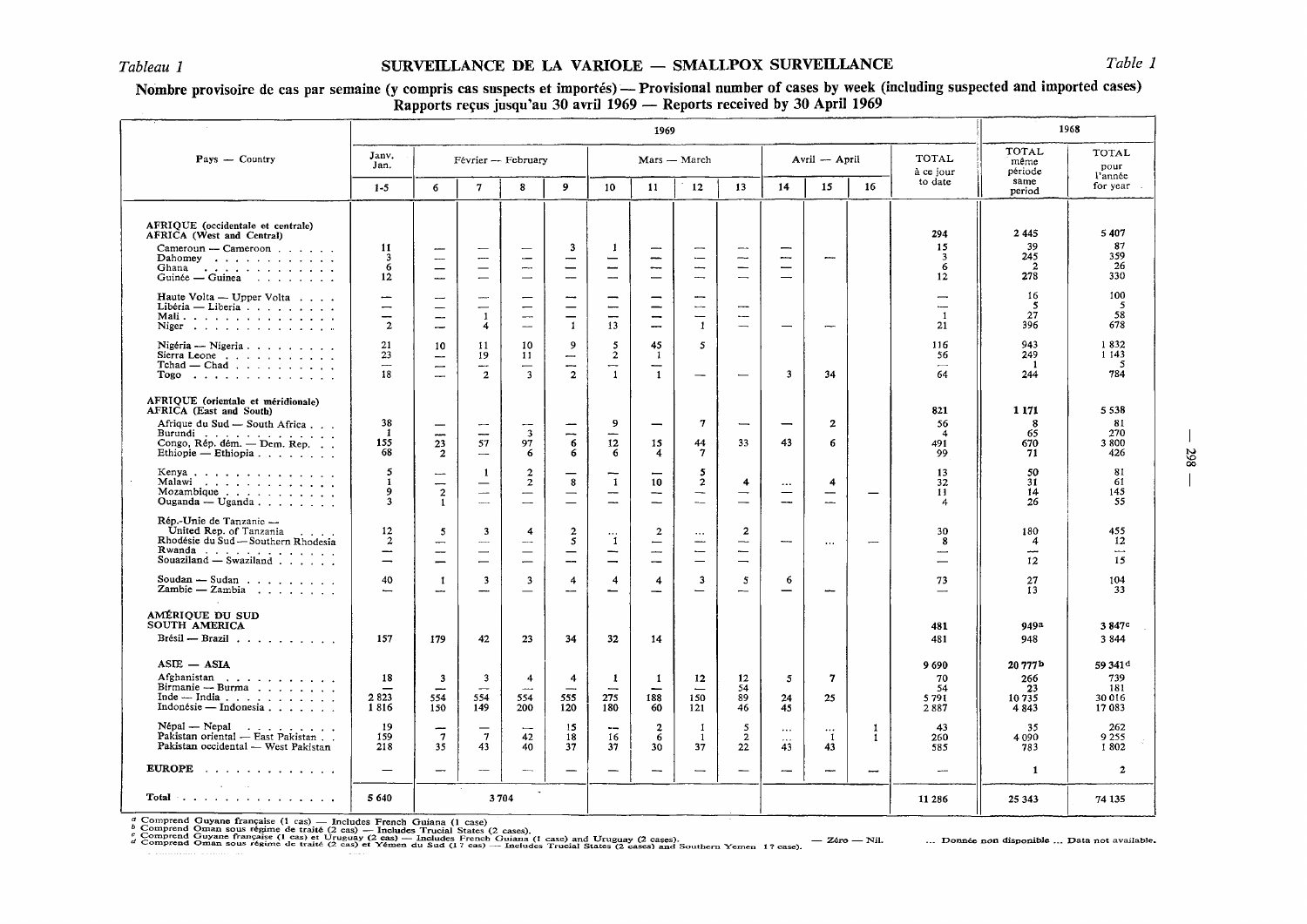Au 30 avril, 11 286 cas de variole avaient ete notifies a !'OMS. Le nombre de cas enregistré à la même époque en 1968 était de 25 343. Dans toutes les regions epidemiologiques, !'incidence de Ia variole a diminué au cours de cette année. La diminution a été de 87% en Afrique occidentale et centrale; de 30% en Afrique orientale et méridionale; de 49% en Amérique du Sud et de 53% en Asie.

Dans les pays d'Afrique occidentale et centrale, le nombre de cas a continué de diminuer pendant la période où l'on attend normalement une recrudescence saisonniere (voir *figure I).* Jusqu'à présent, 294 cas ont été enregistrés en 1969, cohtre 2 445 cas pour Ia periode correspondante de 1968. Depuis le Jer mars, *5* seulement des 19 pays de cette region ont notifie des cas de variole et l'un d'eux, le Cameroun, n'a signale que des cas importes. Depuis le lancement du programme en janvier 1967, plus de soixantequinze millions de personnes ont été vaccinées dans les pays de cette région. Depuis octobre 1968, des équipes spéciales de surveillance ont été formées pour procéder à des enquêtes autour des cas et poussées épidémiques et organiser les mesures de lutte appropriées. On trouvera exposés ci-après les principes de cette action et les progres enregistres jusqu'ici.

#### PROGRAMME DE SURVEILLANCE ET D'ENDIGUEMENT DE LA VARIOLE

#### AFRIQUE OCCIDENTALE ET CENTRALE

#### Stratégie appliquée dans l'exécution du programme d'éradication de Ia variole

Lors du lancement du Programme d'éradication de la variole en Afrique occidentale et centrale en 1969 on avait applique Ia stratégie de base suivante:

- 1. R6duire, par Ia vaccination systematique, le nombre des personnes sensibles a Ia variole et rompre ainsi Ia transmission de Ia maladie;
- 2. Par des mesures de surveillance et de lutte, éliminer les foyers résiduels de variole là où les opérations de vaccination systématique étaient terminées.

Pour les opérations de vaccination systématique, la priorité avait été attribuée aux zones de plus forte incidence; on a toutefois estimé qu'il ne convenait pas de suspendre les programmes reguliers de vaccination antiepidemique dans les zones non encore atteintes par Ia campagne systematique. Pourtant, !'experience de certains pays a montré que les activités de lutte antiépidémique dans des zones non vaccinées contribuent souvent à accélérer la baisse de l'incidence de la variole, sans compromettre l'efficacité d'ensemble du programme de vaccination systematique.

Ces observations, entre autres, ont abouti a un changement de stratégie et au lancement d'activités spéciales qui ont été appelées «Escalade de !'Eradication». Ces activites comprennent:

- 1. Un depistage actif des cas de variole dans les zones vaccinees ou non vaccinées;
- 2. Des enquêtes sur tous les cas et toutes les poussées pour en deceler Ia source et determiner les limites des poussees epidemiques;
- 3. Des mesures de lutte contre toutes les poussees dans les zones vaccinées ou non vaccinées.

En Afrique occidentale !'incidence saisonniere de Ia variole atteint son point le plus bas au cours de Ia periode de septembreoctobre. Aussi a-t-on dresse des plans pour inaugurer les activites d'escalade de !'eradication a cette epoque de l'annee ou les cas sont le moins nombreux et où la transmission de la maladie est la moins active. On a estimé en effet que c'est pendant cette période qu'on avait le plus de chances de reussir a interrompre Ia trans-

mission. Lors du debut des operations, a Ia mi-septembre, environ 50% de la population de la région avaient été vaccinés dans le cadre des programmes de vaccination systematique lances en janvier 1967.

Through 30 April, 11 286 cases of smallpox had been reported to WHO. During the comparable period in 1968, 25 343 cases of smallpox were recorded. In each of the epidemiological regions, smallpox incidence has declined this year. In west and central Africa, an 87% decrease is observed; in east and south Africa,  $30\%$ ; in South America,  $49\%$ ; and in Asia,  $53\%$ .

In the countries of west and central Africa, cases have continued to decline during the period when a seasonal increase is expected (see *Figure I).* To date, 294 cases have been recorded compared to a total of 2 445 during the same period last year. Since 1 March, only *5* of the 19 countries in this area have reported cases, one of which, Cameroon, recorded imported cases only. Since the beginning of the programme in January 1967, the countries in this area have vaccinated over *75* million persons. Since October 1968, special surveillance teams have been organized for the investigation and control of cases and outbreaks. The rationale for this approach and progress in this effort to date are described below.

#### SMALLPOX SURVEILLANCE AND CONTAINMENT PROGRAMME

### WEST AND CENTRAL AFRICA

#### Strategy of the Smallpox Eradication Programme

When the Smallpox Eradication Programme in west and central Africa began in 1969, the basic strategy was as follows:

- 1. To impair the continuing transmission of smallpox by reducing the number of smallpox-susceptible persons in the population through mass vaccination;
- 2. To eliminate the remaining smallpox foci in areas where systematic vaccination had been completed by surveillance and control measures.

Priority in mass vaccination activities was given to areas of highest smallpox incidence, but it was considered unwise to interrupt regular vaccination schedules for epidemic control work in areas not yet reached by the mass campaign. However, experience in some countries demonstrated that outbreak control activities in unvaccinated areas often contributed to an accelerated decline in smallpox incidence without detracting from the over-all effectiveness of the systematic vaccination programme.

These observations, among others, led to a change in strategy and the initiation of special activities which were termed « Eradication Escalation». These activities consisted of the following:

- I. Active search for smallpox cases whether in vaccinated or unvaccinated areas;
- 2. Investigation of all cases and outbreaks to determine the source and to delineate the limits of the outbreak;
- 3. Control of *all* outbreaks whether in vaccinated or unvaccinated areas.

In west Africa, the seasonal incidence of smallpox is at its lowest point during September-October. Accordingly, plans were made to initiate « Eradication Escalation » activities at this time when the number of cases was at its lowest and transmission of the disease was least effective. It was felt that during this particular period the chances of interrupting transmission were best.

In mid-September, when this activity commenced, approximately 50% of the population in this area had been vaccinated in systematic vaccination programmes begun in January 1967.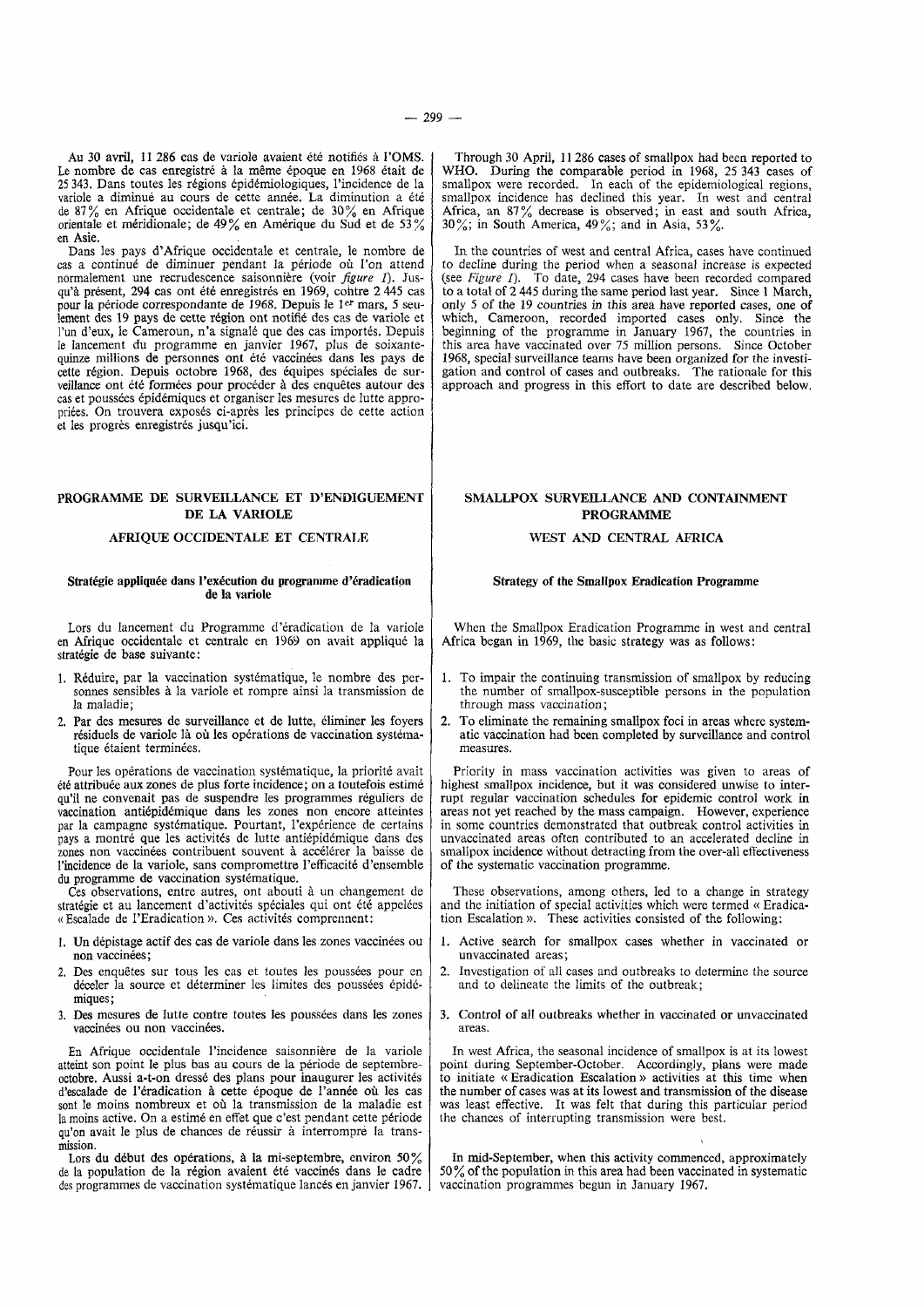



*1. Surveillance* 

Les pays participants ont utilisé tout un éventail de techniques pour ameliorer Ia notification des cas et des poussees epidemiques:

a) par la presse, par la radio et par lettres, la population a été alertee et invitee a fournir des renseignements au sujet de l'apparition de cas de variole;



*1. Surveillance* 

Participant countries employed a variety of techniques to improve the reporting of cases and outbreaks:

a) Newspapers, radio and letters were used to alert the public and to request information regarding smallpox cases;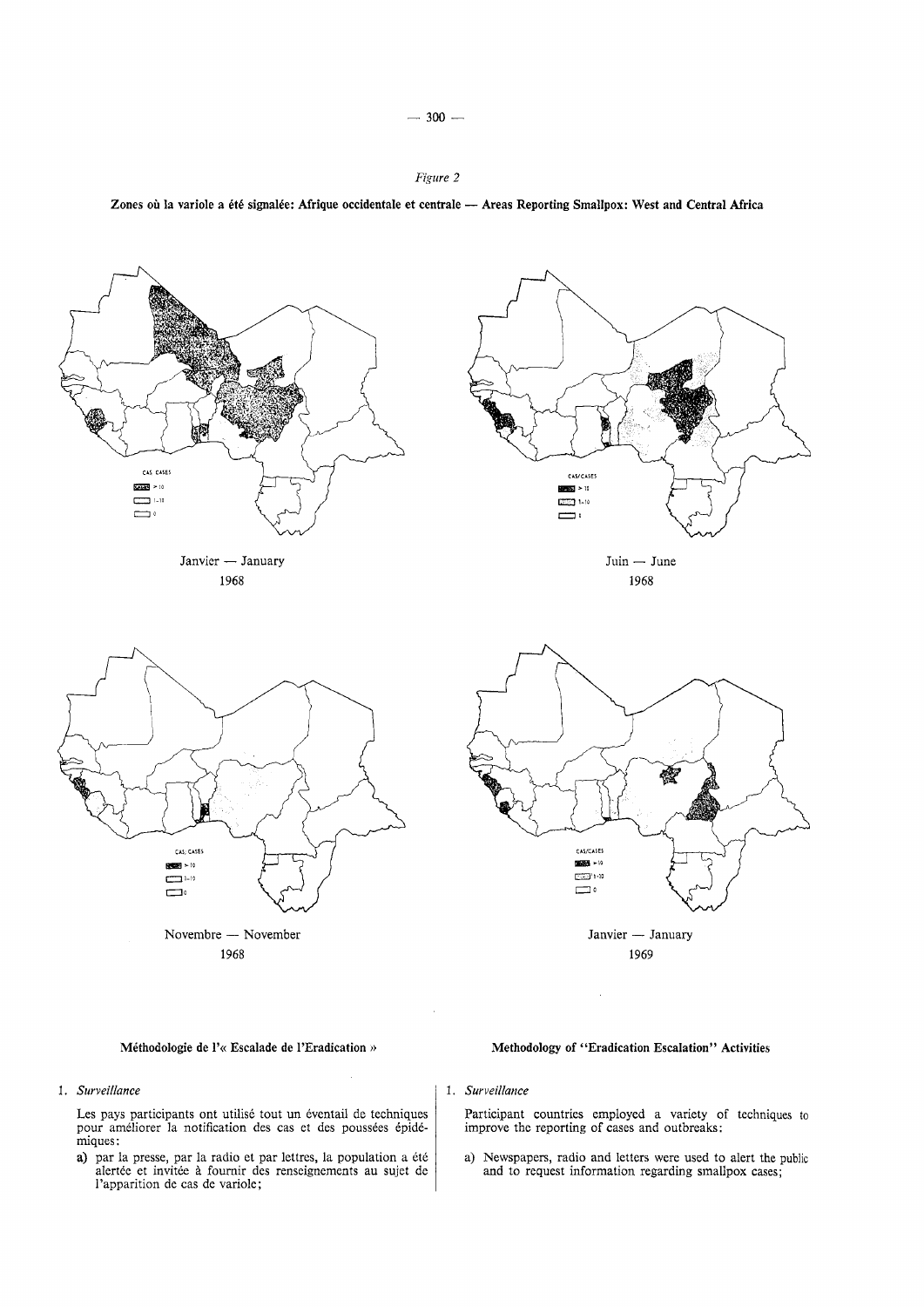- b) diverses sources possibles d'information ont été sollicitées: personnel sanitaire, autre que celui de Ia variole (par exemple personnel de lutte contre le paludisme et Ia Iepre); employes des administrations publiques (par exemple instituteurs, facteurs ruraux, personnel des projets agricoles); chefs de village et de district et organismes philanthropiques, tels les groupes missionnaires;
- c) dans les zones d'endémicité possible, des contacts ont été spécialement pris avec tous les chefs de village et le cas échéant on a effectué des enquêtes de porte à porte pour localiser les cas et vacciner les sujets sensibles.

2. *Enquete sur les poussees epidemiques* 

- Tous les cas de variole signalés ont fait l'objet d'une enquête et des specimens ont ete recueillis pour etre examines au laboratoire quand c'etait necessaire. On s'est efforce au cours des enquêtes de déterminer l'étendue des poussées et de choisir les zones justiciables d'opérations de vaccination antiépidémique. On a cherché d'autre part à obtenir des renseignements supplémentaires pour determiner les circonstances dans lesquelles Ia maladie s'était propagée.
- 3. *·Lutte contre les poussees epidemiques*

Toutes les personnes se trouvant dans une zone determinee par l'enquête autour du ou des cas ont été vaccinées. Plusieurs centaines de personnes ont été vaccinées lors de chaque opération, et l'on en a vaccine parfois de 10 000 a 20 000.

4. *Communications* 

Pour ameliorer Ia communication des renseignements sur l'apparition des cas de variole, on a préparé des rapports télégraphiques hebdomadaires provisoires contenant des renseignements sur le nombre de cas, leur emplacement et le caractère des opérations de lutte. Ces données ont été publiées par le *National Communicable Disease Center* (Atlanta) dans un document officieux qui a été régulièrement distribué à tous les pays.

- b) Reports were solicited from many groups-other health personnel (e.g., malaria and leprosy workers); other government personnel such as schoolteachers, rural mail carriers, agricultural project personnel; village and area chiefs and volunteer agencies such as mission groups;
- c) In suspect endemic areas, all village leaders were specially contacted and, in some cases, house-by-house surveys were conducted to locate cases and to vaccinate susceptible persons.

#### 2. *Outbreak investigation*

All reported cases of smallpox were investigated and laboratory specimens collected as appropriate. During the course of the investigations, efforts were made to delineate the extent of the outbreaks and to designate the target areas for epidemic control vaccination. Additional information was sought to determine the circumstances of spread of the disease.

3. *Outbreak control* 

All persons in an area around the case or cases were vaccinated as indicated by the outbreak investigation. In each instance, several hundred persons were vaccinated and in a few instances, as many as 10 000-20 000 were vaccinated.

#### 4. *Communications*

To improve communication regarding the occurrence of smallpox cases, provisional weekly telegraphic reports were submitted which provided information regarding the number of smallpox cases, their location, and the status of control activities. These data were published by the National Communicable Disease Center, Atlanta, in an informal document and distributed regularly to all countries.

#### *Figure 3*

Incidence de la variole par période de 2 semaines: Afrique occidentale et centrale, 15 septembre 1968 - 1<sup>er</sup> mars 1969 Smallpox Incidence by 2-Week Periods: West and Central Africa, 15 September 1968-1 March 1969

Cas Cases 200 160 120 80 40 ~ne4------.------.-----.------.------,-----,------,-----,------.------.----~-----.  $W<sub>o</sub> = 38-39$   $40-41$ 42-43  $44-45$   $46-47$ 48-49 50-51  $52-1$  2-3 4-5 6-7 8-9 Octobre Novembre **Décembre** Janvier Février Mois Septembre<br>Month September J October November December .January February September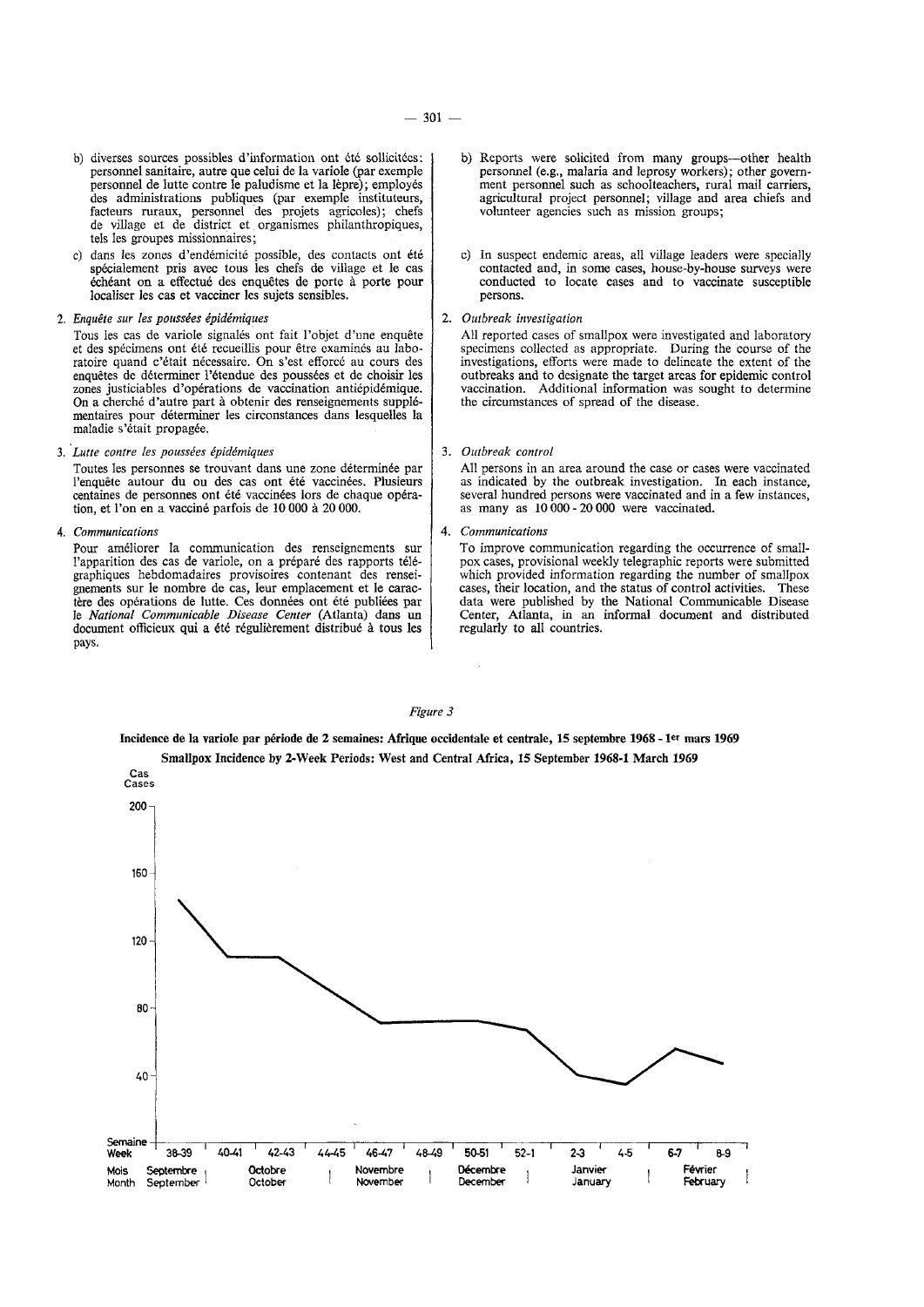Les résultats peuvent se résumer comme suit:

L'incidence mensuelle de la variole a régulièrement diminué au cours de l'annee 1968 en Afrique occidentale et centrale, comme le montre la *figure 2*. Elle a été constamment inférieure à la moyenne de celle des années 1960 à 1967 *(figure 1)*. Toutefois, la diminution progressive du nombre des cas signalés a cessé en septembre, les activites intensifiees de surveillance aboutissant au depistage de cas qui sans cela n'auraient pas ete deceles.

La *figure 3* indique le nombre de cas signalés, par période de deux semaines, de septembre à février. Malgré une intensification des activités de surveillance le nombre des cas signalés a progressivement diminué; il n'y a eu qu'une légère augmentation du nombre des cas en janvier et février 1969, période au cours de laquelle se produit généralement l'augmentation saisonnière de l'incidence.

Dans neuf pays qui ont fourni des rapports speciaux sur la variole, plus de la moitié des cas signalés depuis octobre ont été détectés grâce au dépistage actif des cas (voir *tableau 2*).

The results may be summarized as follows:

During 1968, the monthly incidence of smallpox in west and central Africa declined steadily, as graphically illustrated in *Figure 2.*  It was consistently below the corresponding average for 1960-1967 *(Fig. 1).* However, the progressive decline in reported cases *was*  interrupted in September as the intensified surveillance activities began to detect cases which otherwise would not have come to notice.

*Figure 3* shows the number of cases reported by 2-week periods from September through February. Despite increasingly active surveillance activities, reported cases have gradually declined; only a slight increase in cases occurred during January and February 1969, during the usual seasonal increase in smallpox incidence.

In nine countries, which provided special reports, over one-half of all cases reported since October have been detected through active case investigation (see *Table 2).* 

#### *Tableau 2.* Comparaison des chiffres relatifs à l'incidence de la variole reçus par le système de notification habituel et de ceux qui ont été fournis par les enquêtes sur les poussées épidémiques

*Table 2.* Comparison of Smallpox Incidence as Received through Usual Reporting Systems and by Outbreak Investigation Activities

| Période<br>Time period          | Cas signalés par le système<br>officiel de notification *<br>Reports received through<br>official reporting system * | Cas dépistés grâce aux<br>enquêtes sur les poussées<br>Cases discovered through<br>outbreak investigation | Nore total de cas<br>Total cases | Pourcentage des cas dépistés<br>par les enquêtes sur les poussées<br>Percentage found through<br>outbreak investigation |
|---------------------------------|----------------------------------------------------------------------------------------------------------------------|-----------------------------------------------------------------------------------------------------------|----------------------------------|-------------------------------------------------------------------------------------------------------------------------|
| Janv.-juin $-$ Jan.-June 1968.  | 3865                                                                                                                 | 195                                                                                                       | 4 0 6 0                          | 4.8                                                                                                                     |
| Juillet-sept. — July-Sept. 1968 | 612                                                                                                                  | 216                                                                                                       | 828                              | 26.1                                                                                                                    |
| $October - October 1968$        | 88                                                                                                                   | 177                                                                                                       | 265                              | 66.8                                                                                                                    |
| Novembre — November 1968        | 69                                                                                                                   | 146                                                                                                       | 215                              | 67.9                                                                                                                    |
| Décembre — December 1968        | -60                                                                                                                  | 80                                                                                                        | 140                              | 57.1                                                                                                                    |
| Janvier — January 1969          | 54                                                                                                                   | 76                                                                                                        | 130                              | 58.5                                                                                                                    |

\* Dahomey, Ghana, Guinée -- Guinea, Mali, Niger, Nigeria (états du nord -- northern states), Sierra Leone, Togo, Haute-Volta -- Upper Volta.

#### Enquêtes sur les poussées épidémiques

La condition indispensable au succès de la stratégie de l'escalade en matière d'éradication est d'enquêter sans retard sur chaque poussée signalée (une « poussée » est définie comme suit: soit un cas isole, soit plusieurs cas, ayant une correlation dans le temps et dans l'espace.) Une nette amélioration a été enregistrée au cours de l'année passée en ce qui concerne la réaction à la notification des poussées de variole *(tableau 3)*.

#### Outbreak Investigations

The key to the success of the "Eradication Escalation" strategy is the prompt investigation of each reported outbreak (an "outbreak" being defmed as either one case or two or more cases occurring in temporal and geographical relationship). In the past year, a marked improvement has occurred in response to reported outbreaks *(Table 3).* 

#### *Tableau 3.* Pourcentage des poussées signalées ayant fait l'objet d'une enquête et des poussées de maladies autres que la variole: janvier 1968 - janvier 1969

#### *Table 3.* Percentage of Reported Outbreaks Investigated and Percentage not Due to Smallpox: January 1968-January 1969

| Période<br>Time period                                                                                                                       | Nombre de poussées<br>signalées *<br>Number of reported<br>outbreaks <sup>*</sup> | Nombre de poussées<br>ayant fait l'obiet<br>d'une enquête<br>Number<br>investigated | Pourcentage des<br>poussées ayant fait<br>l'objet d'une enquête<br>Percentage<br>investigated | Nombre de poussées<br>de maladies autres<br>que la variole<br>Number of outbreaks<br>not smallpox on<br>investigation | Pourcentage des<br>poussées de maladies<br>autres que la variole<br>Percentage of<br>outbreaks not<br>smallpox |
|----------------------------------------------------------------------------------------------------------------------------------------------|-----------------------------------------------------------------------------------|-------------------------------------------------------------------------------------|-----------------------------------------------------------------------------------------------|-----------------------------------------------------------------------------------------------------------------------|----------------------------------------------------------------------------------------------------------------|
| Janv.-juin — Jan.-June 1968 **.<br>Juillet-sept. — July-Sept. 1968<br>Oct.-Dec. $1968$<br>Janvier — January 1969<br><b>Contract Contract</b> | 109<br>'91<br>71<br>28                                                            | 86<br>69<br>28                                                                      | 78.9<br>84.6<br>97.2<br>100.0                                                                 |                                                                                                                       | 8.1<br>7.8<br>17.4<br>17.9                                                                                     |

\* Dahomey, Ghana, Guinée — Guinea, Mali, Niger, Nigeria (états du nord — northern states), Sierra Leone, Togo, Haute-Volta — Upper Volta.

\*\* Données incomplètes en ce qui concerne les états du nord du Nigéria — Incomplete for northern states of Nigeria.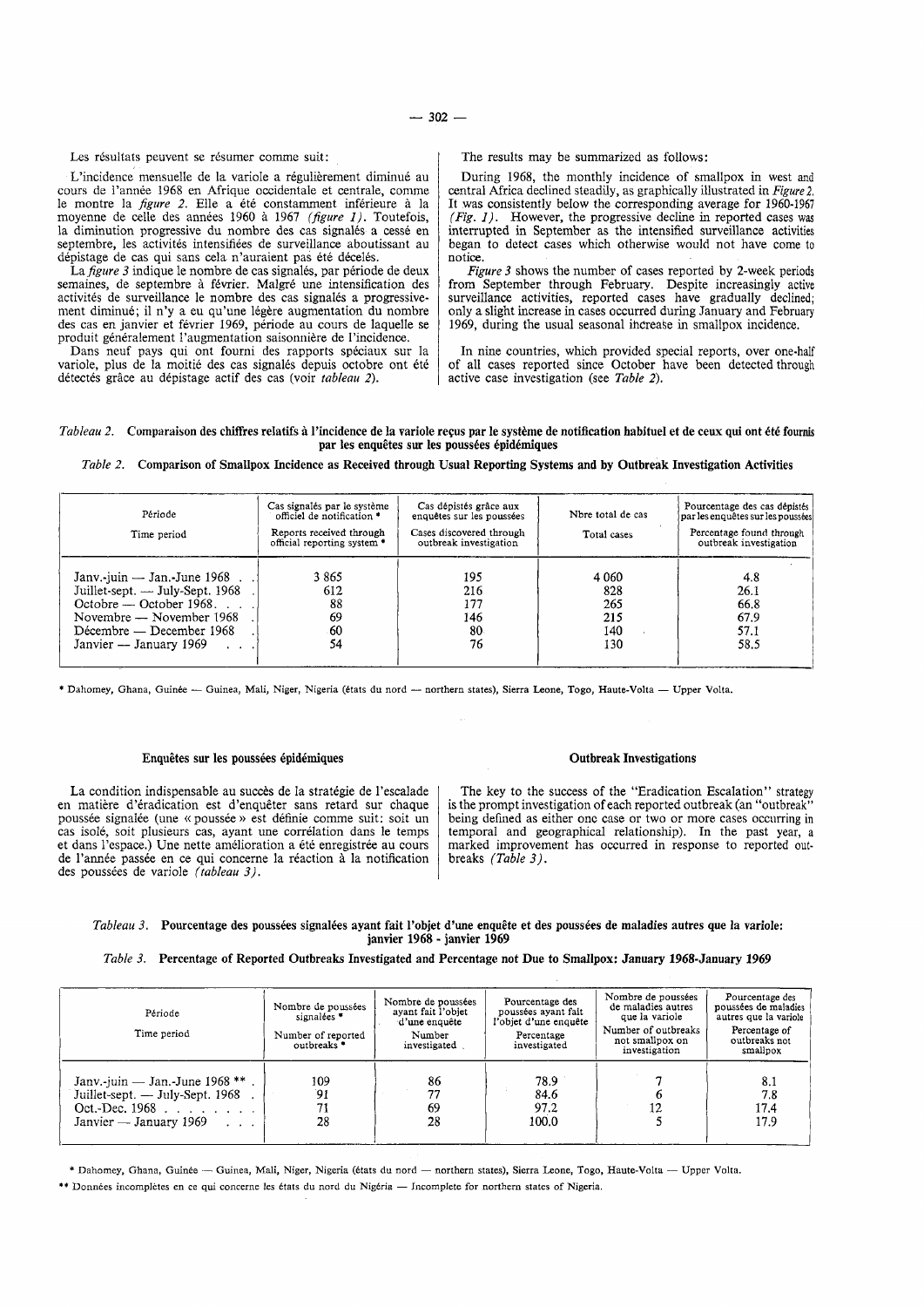Le *tableau* 4 indique le nombre de cas de variole par poussée pour la période qui a commencé en janvier 1968. De janvier à juin 1968 il y a eu en movenne 18.9 cas par poussée, et ce nombre juin 1968 il y a eu en moyenne 18,9 cas par poussee, et ce nombre a diminue au cours des six mois suivants pour tomber a une valeur de 10 à 12 cas par poussée. En janvier 1969, il y a eu une nouvelle diminution, le nombre de cas par poussée n'étant plus que de 5,3. On ne sait pas d'une maniere certaine si cette diminution traduit une notification plus rapide des poussees et une action plus rapide pour les endiguer ou bien si elle est due a d 'autres facteurs, mais les observations que !'on pourra faire au cours des prochains mois permettront peut-etre de preciser ce point.

The number of smallpox cases per outbreak for the period since January 1968 is shown in *Table 4.* Between January and June 1968, there was an average of 18.9 cases per outbreak; this number declined during the next six months to 10-12 cases per outbreak. A further decrease to 5.3 cases per outbreak occurred in January 1969. Whether this reflects more prompt reporting and control of outbreaks or is due to other factors is uncertain. Observations during the succeeding months may help to clarify the cause for this decrease.

#### *Tableau 4.* Nombre moyen de cas de variole par poussée Janvier 1968 - Janvier. 1969 \* *Table 4.* Average Number of Smallpox Cases per Outbreak January 1968-January 1969 \*

| Période<br>Time period                                                                                                                                                                             | Nbre de poussées<br>Outbreaks | Cas.<br>Cases                           | Nbre moyen de cas par poussée  <br>Average number of cases<br>per outbreak |
|----------------------------------------------------------------------------------------------------------------------------------------------------------------------------------------------------|-------------------------------|-----------------------------------------|----------------------------------------------------------------------------|
| Janvier-juin — January-June 1968.<br>Juillet-septembre — July-September 1968<br>Novembre — November 1968<br>Décembre — December 1968 $\ldots$ $\ldots$ $\ldots$ $\ldots$<br>Janvier — January 1969 | 129<br>85<br>21               | 2433<br>927<br>267<br>207<br>205<br>123 | 18.9<br>10.9<br>12.7<br>9.9<br>12.1                                        |

\*Dahomey, Ghana, Guinée -- Guinea, Mali, Niger, Nigeria (états du nord -- northern states), Sierra Leone, Togo, Haute-Volta -- Upper Volta.

On avait tout d'abord exprimé la crainte que les activités de vaccination en cours seraient compromises par Ia modification de Ia stratégie, mais c'est le contraire qui s'est produit *(tableau 5)*. En fait, les pays de variole endemique participant au programme special de surveillance n'ont detache qu'une fraction relativement reduite du personnel de ce programme pour l'affecter aux nouvelles activités de lutte, et ont même fréquemment engagé du personnel temporaire pour intensifier !'action antivariolique.

Although fears were initially expressed that ongoing vaccination activities would be impaired by the modification in strategy, the converse was true *(Table 5).* The endemic countries which are participating in the special surveillance programme diverted a relatively small proportion of programme personnel for these control activities and not infrequently acquired short-term personnel to augment the programme.

#### *Tableau 5.* Comparaison du nombre de vaccinations antivarioliques pratiquees au cours du quatrieme trimestre 1967 \* et du quatrieme trimestre 1968

## *Table 5.* Comparison of Smallpox Vaccinations: Fourth Quarter 1967 and Fourth Quarter 1968

|                                                                                                                                                                                | Quatrième trimestre<br>Fourth quarter<br>1967 | Quatrième trimestre<br>Fourth quarter<br>1968 | Augmentation<br>Increase |
|--------------------------------------------------------------------------------------------------------------------------------------------------------------------------------|-----------------------------------------------|-----------------------------------------------|--------------------------|
| Pays participant aux activités d'« Escalade de l'Eradica-<br>$\phi$ ion » — Countries participating in "Eradication"<br>Autres pays $\sim$ Other countries $\ldots$ , $\ldots$ | 4 546 424<br>2 137 504                        | 6 092 684<br>2 2 8 7 5 8 1                    | $34\frac{9}{2}$          |
|                                                                                                                                                                                | 6 683 928                                     | 8 380 265                                     | 25%                      |

• Dahomey, Ghana, Guinee - Guinea, Mali, Niger, Nigeria, Togo, Haute-Volta - Upper Volta. (En Sierra Leone le programme de vaccination n'a commence qu'en 1968 - Sierra Leone began its vaccination programme only in 1968.)

En résumé le bilan des activités du programme spécial à ce jour fait apparaitre que:

- 1. Les enquêtes sur les cas permettent de dépister plus de cas de variole qu'il n'en est signale par le systeme de notification courante;
- Les programmes de vaccination systématique n'ont pas subi d 'etfet prejudiciable;
- 3. L'otfensive menee contre les foyers de variole est Ia principale cause de !'absence, au debut de 1969, de !'augmentation saisonniere habituelle de !'incidence de la maladie.

Le succès des activités du programme spécial à ce jour justifie la poursuite de ce programme, dans tous les pays où sévit la variole, jusqu'à l'interruption de la transmission. L'évolution de l'incidence à ce jour fait penser que cette interruption pourrait se produire dans un avenir très proche.

In summary, a review of programme progress since this special programme was instituted reveals:

- 1. More smallpox cases are discovered through case investigation than arc reported through the routine reporting system;
- Progress in the systematic vaccination programmes has not been adversely affected;
- 3. The attack on smallpox foci is believed to have been largely responsible for preventing a seasonal increase in incidence in early 1969.

The success of these activities to date has led to the conclusion that the approach should be continued in all countries still harbouring smallpox until transmission has ceased. The trend in incidence to date suggests that this may occur in the very near future.

(Information du Service d'Eradication de la Variole - Note from Smallpox Eradication Unit.)